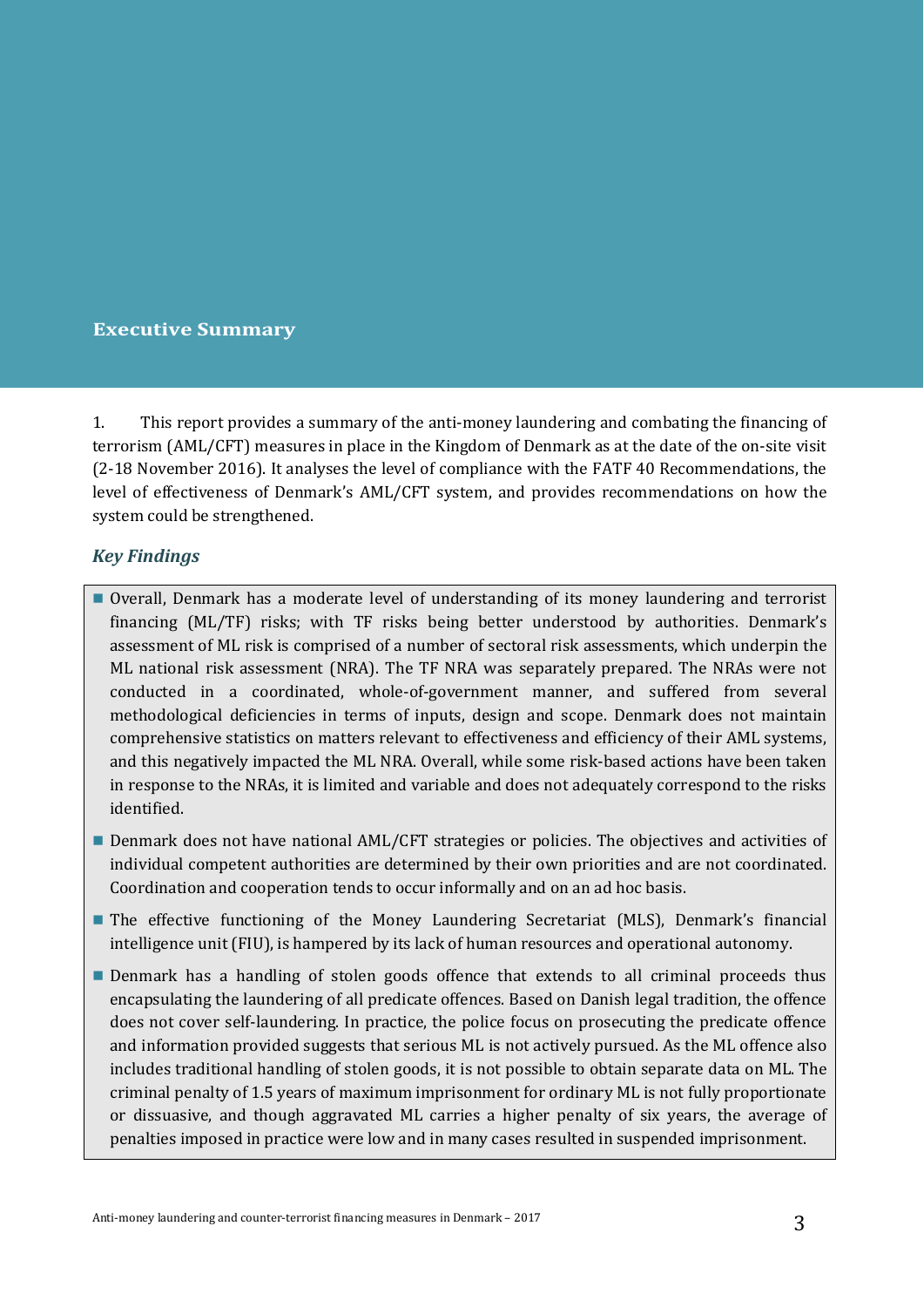- Denmark has a robust legal framework for investigating and prosecuting TF. Every counterterrorism investigation includes an investigation into potential TF. Between 2011 and 2016, Denmark indicted 16 persons with TF offences, resulting in seven convictions. This appears to be in line with the TF risks of Denmark. The maximum penalty for TF is ten years' imprisonment. However, in practice, more lenient sanctions are applied, which limits the dissuasiveness of the relatively high sanctions.
- **Denmark has a legal system to apply targeted financial sanctions (TFS) [both TF and proliferation** financing (PF)]. Implementation of TFS related to UNSCR 1267, 1988, and 1373 (and their successor resolutions) has technical and practical deficiencies due to delays at the European Union (EU) level on the transposition of designated entities into sanctions lists and the absence of any specific measures to freeze the assets of EU internals. Understanding and implementation of TFS by reporting entities is varied and limited, particularly outside the banking sector. With a few exceptions, TFS knowledge and compliance by designated non-financial businesses and profession (DNFBPs) is poor. There is some, but insufficient, compliance with obligations by reporting entities. There is limited monitoring of TFS compliance by supervisory authorities.
- Overall, there is an inadequate understanding of risk and weak implementation of AML/CFT measures in almost all segments of the financial sector. With the exception of casinos, DNFBPs' understanding of risk and implementation is also generally poor. The legal framework of preventive measures also includes a number of gaps which negatively impact the effectiveness of the system.
- With the exception of the casino sector, a risk-based approach to AML/CFT supervision is limited, and where it exists is in the early stages of implementation. Further, the frequency, scope and intensity of supervision are inadequate. There are also serious concerns related to the severe lack of resources available for AML/CFT supervision in Denmark. The range of supervisory powers to enforce compliance and sanction breaches are insufficient, with referrals to police for investigation and prosecution being the principal used to ensure compliance by financial institutions (FIs). The sanctions that have been applied are not proportionate and dissuasive.
- Denmark's extensive system of registers, for both natural (CPR) and legal persons (CVR) provides a solid foundation for obtaining ownership and other information. Beneficial ownership information is relatively easily traced through the Central Business register (CVR) in less complicated structures and where no foreign ownership or control is involved. In these cases (complex and foreign ownership), competent authorities have to obtain beneficial ownership information from FIs/DNFBPs (where the legal person is a customer). However, implementation of AML/CFT measures, including with respect to beneficial ownership, is generally weak. New legislation enacted in 2016, and coming into force in May 2017, will require all legal persons to obtain and hold beneficial ownership information and make it publicly available through the CVR, and this will significantly strengthen the ability of authorities to obtain beneficial ownership information in a timely way.
- **Denmark has a sound legal framework for all forms of international cooperation. Where there is** an absence of a legal framework to provide legal assistance, authorities apply Danish legislation by analogy.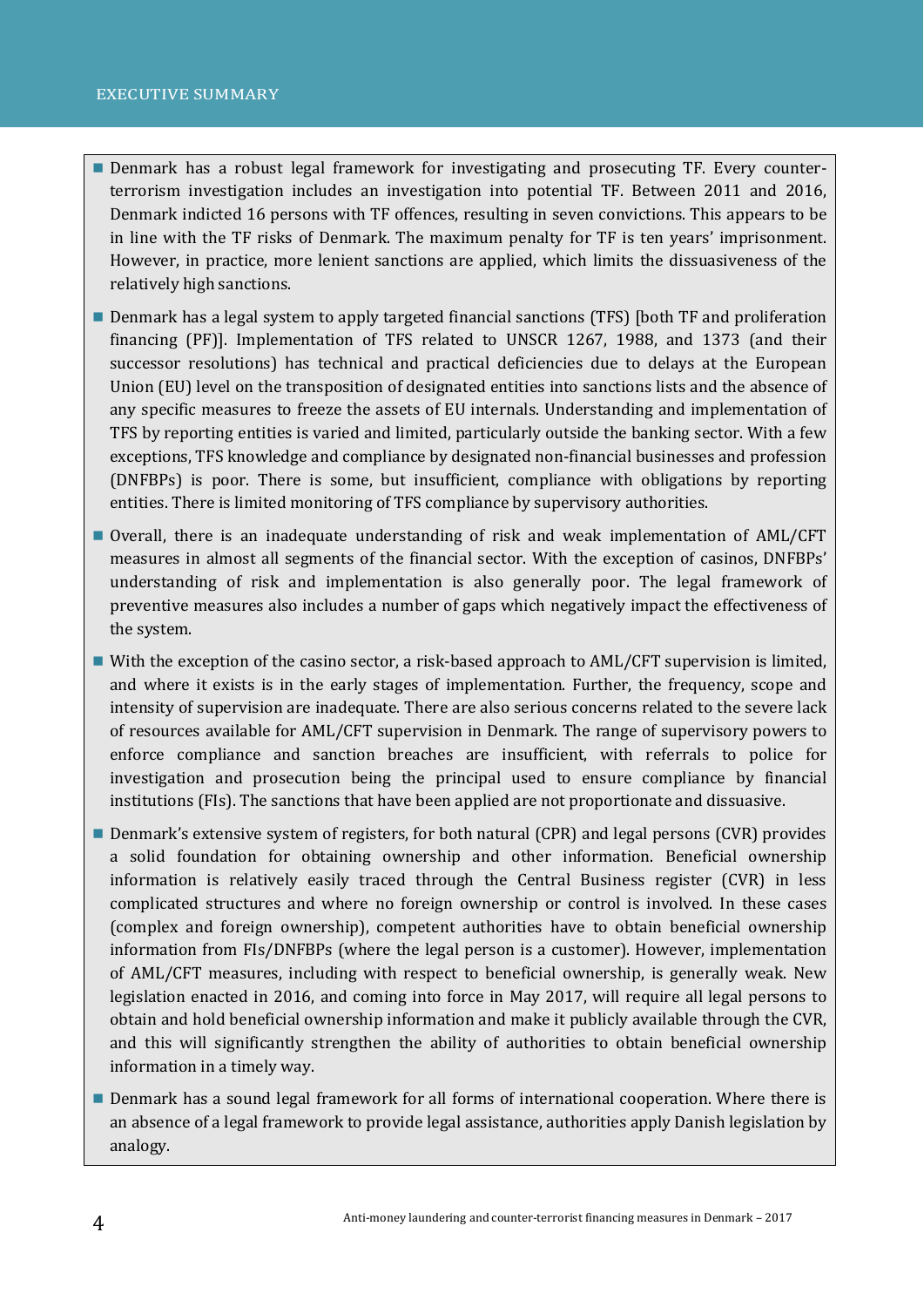#### *Risks and General Situation*

2. The Kingdom of Denmark consists of Denmark, Greenland and the Faroe Islands. The total annual ML potential in Denmark is estimated by authorities to be approximately EUR 2.8 billion, comprising of proceeds from drugs, human trafficking, car theft, robberies, arms trade, smuggling of tobacco and liquor, tax and excise duty fraud, and other economic crime. Of these crimes, Denmark considers tax and excise duty crime to be one of the most profitable crime areas. Specifically, Denmark estimates that fiscal and value-added tax (VAT) fraud generate the largest proceeds of crime in Denmark. Tax authorities estimate that the Treasury suffers a loss of about EUR 0.4 billion a year from tax fraud alone.

3. Denmark's ML NRA identifies the following areas as high risk in Denmark: currency exchangers; legal business structures; money remittance providers; and cash smuggling. Medium risks include: banks, gambling sector; purchasing of real-estate; high-value goods; trust company service providers (TCSPs); electronic payment services; and, lawyers and accountants. Low risk areas include only life assurance and pensions funds.

4. In 2015, a terrorist attack occurred in Copenhagen, resulting in three deaths (including the perpetrator) and five injured. Terrorism is recognised as a significant threat to Denmark, particularly from networks, groups and individuals who adhere to a militant Islamist ideology. Terrorist financing in Denmark is primarily conducted to support terrorist groups and networks abroad, including groups in conflict zones. At the time of the onsite an estimated 143 Danish citizens and residents had voluntarily left Denmark to fight in Syria and Iraq.

#### *Overall Level of Effectiveness and Technical Compliance*

#### *Assessment of Risks, coordination and policy setting (Chapter 2 - IO.1; R.1, R.2, R.33)*

5. Overall, Denmark has a moderate level of understanding of its ML/TF risks; with TF risks being better understood by authorities. Denmark's assessment of ML risk is comprised of a number of sectoral risk assessments, which underpin the 2015 ML NRA. The 2016 TF NRA was separately prepared. Both NRAs were not conducted in a coordinated, whole-of-government manner, and suffered from several methodological deficiencies in terms of inputs and scope. The ML NRA, in particular, did not include input from the private sector and is regarded by the private sector as having limited relevance and utility. Denmark does not maintain comprehensive statistics on matters relevant to effectiveness and efficiency of its AML systems, and this negatively impacted the ML NRA. It is a positive development that Denmark intends to develop a new ML NRA in 2017, including developing a new methodology.

6. Denmark does not have a national AML/CFT strategy, and did not demonstrate that it had national AML/CFT policies. Similarly, the objectives and activities of individual competent authorities are determined by their own priorities and are not coordinated. Coordination and cooperation tends to occur informally and on an ad hoc basis. Nevertheless, there is a level of national cooperation and coordination, though it largely exists on an informal basis, this equally applies to PF coordination. Denmark is taking steps to formalise this coordination.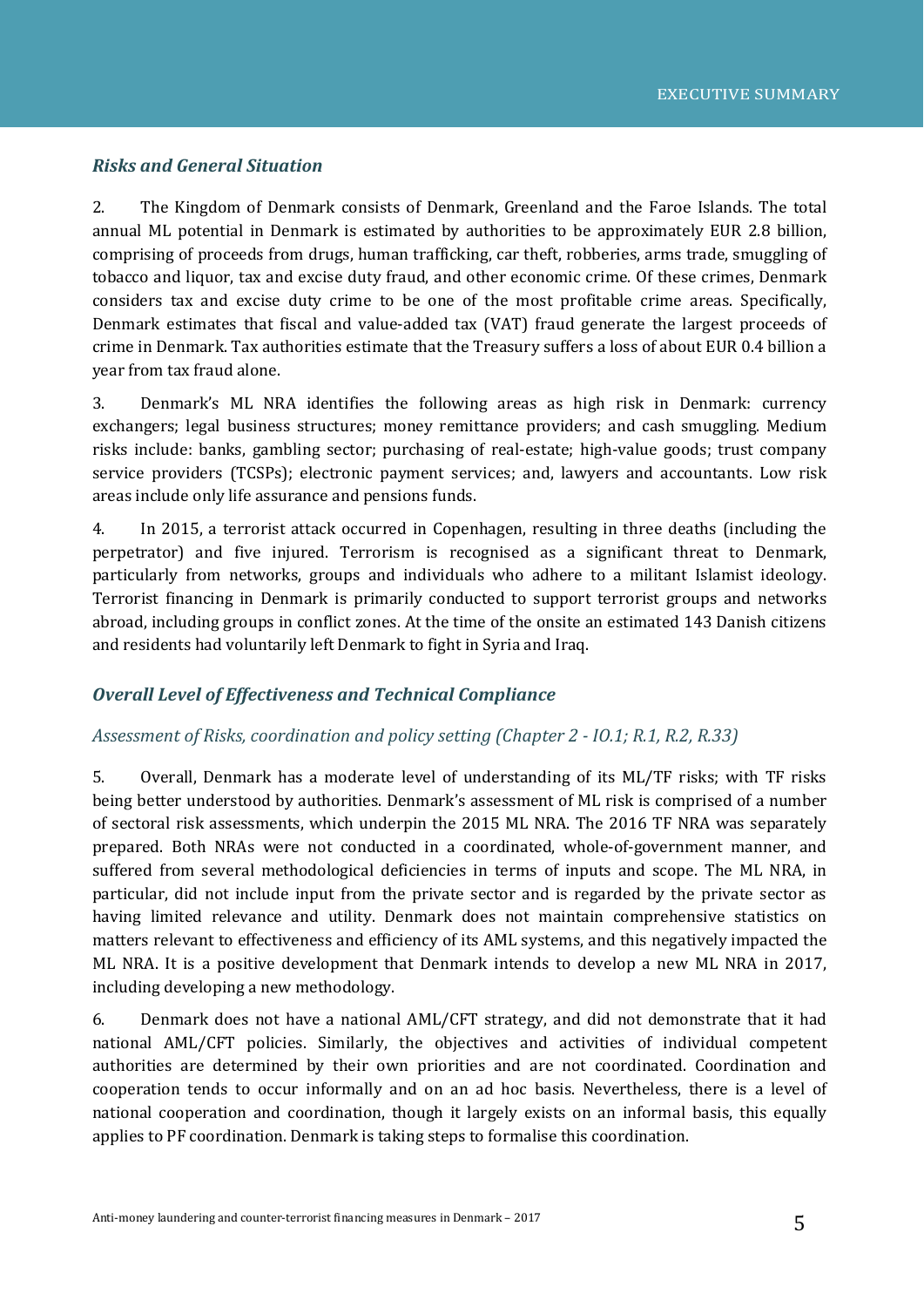7. Overall, while some risk-based actions have been taken in response to the ML NRA, it is limited and variable and do not adequately correspond to the risks identified. While the Danish Security and Intelligence Service (PET) has a general understanding of TF risks, these risks are not adequately integrated into Denmark's policies relating to preventive measures (e.g. supervisory priorities related to CDD of beneficial ownership and PEPs). The Financial Supervisory Agency (FSA) and the Danish Business Authority (DBA) have not prioritised CFT policies and activities in response to the risks identified by the PET; however, the TF NRA was relatively new at the time of the onsite.

8. Neither the ML NRA nor the TF NRA provides an adequate basis to justify the exemptions contained in the MLA, or the application of enhanced or simplified measures.

# *Financial Intelligence, Money Laundering and Confiscation (Chapter 3 - IOs 6-8; R.3, R.4, R.29- 32)*

9. The MLS is a law-enforcement FIU. It receives a significant and increasing number of STRs/SARs/TFRs from FIs and to a lesser extent from DNFBPs, and cross-border declarations. The MLS has direct access to a number of databases. The MLS may, spontaneously or upon request, disseminate financial intelligence to police districts to support their investigations. Danish police districts rely upon this information in their investigations; however their focus tends to be on predicate offences.

10. At the time of the onsite, the MLS conducted limited analysis on the financial intelligence it received by accessing external databases prior to dissemination, and conducted nearly no strategic analysis on emerging trends to support the operational needs of competent authorities. The MLS prioritises its analysis and disseminations based on ongoing investigations of predicate offences and known targets, rather than identifying and pursuing new ML/TF cases. In limited instances, the MLS identifies and pursues new ML cases.

11. As regards TF, the MLS transmits TFRs directly to Denmark's domestic intelligence agency within 24 hours, with limited analysis included. The MLS also refers STRs and SARs to PET, when there is a suspicion of terrorism. To date, the products disseminated to PET from the MLS related to known targets and did not generate new investigations.

12. There is a significant concern regarding the diminishing human resources of the MLS and the impact this has on the quality of the analysis conducted, and the added-value of the MLS in developing and disclosing reports to LEAs. There are also some concerns regarding the operational autonomy of the MLS.

13. Denmark criminalises ML through a handling of stolen goods offence that extends to all criminal proceeds thus covering all predicate offences. This offence can be prosecuted as ordinary or aggravated based on a number of factors, such as the amount laundered exceeding DKK 500 000, complexity or professionalism. Based on Danish legal tradition, the offence does not cover selflaundering.

14. The authorities were unable to provide statistics that differentiate between investigations/prosecutions/convictions related to ML and traditional handling of stolen goods offences, such as receiving stolen bicycles. Case examples demonstrated that ML is pursued in some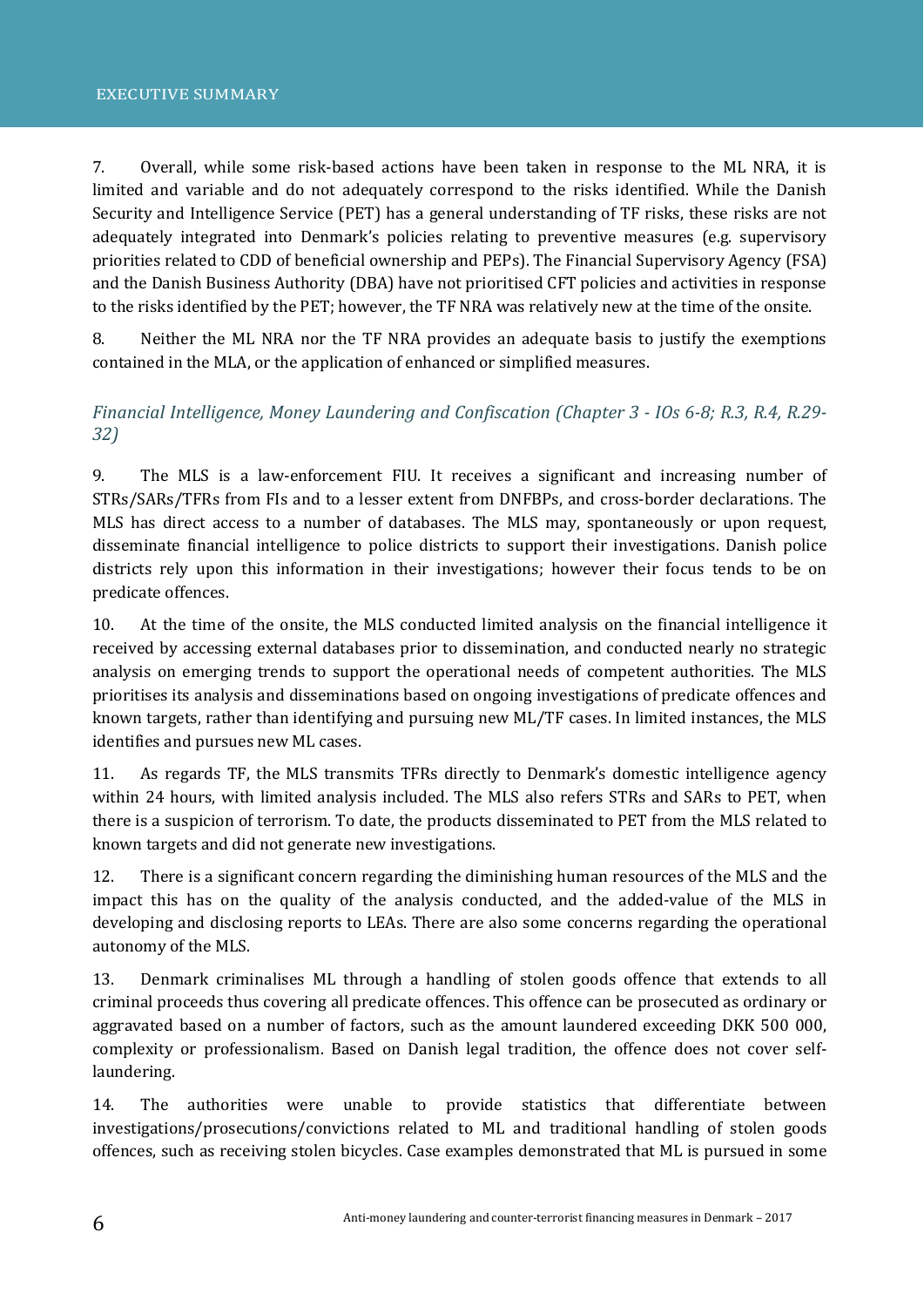cases, including against legal persons, but related to a limited range of predicate offences, few foreign predicate cases, and most did not include complex ML cases (most cases involved simple cases of receipt of money assumed to be criminal proceeds). The assessment team considers that there is a disproportionate focus on the investigation of predicate offences, with a particular focus on financial tax crimes (sub-contractor fraud and tax offences), at the expense of ML investigations.

15. The criminal penalty of 1.5 years of maximum imprisonment for ordinary ML is not fully proportionate or dissuasive. While the Criminal Code (CC) includes a higher penalty of six years for aggravated ML, the penalties imposed in practice on average have been low and in many cases resulted in suspended imprisonment.

16. Denmark has a sound legal framework for freezing, seizing and confiscation measures, with extended confiscation powers allowing the authorities to place a burden on the defendant to prove the legitimate origin of assets. In practice, Denmark is taking some actions to recover the proceeds of crime. The Asset Recovery Office (ARO) is central to that effort and the available data and the other qualitative information provided indicates that they have had some significant successes, particularly in the last two years. A significant number of confiscation orders are being made, on average about 1 100 per year, with a total amount of about EUR 16 million per year being ordered confiscated. However, recoveries are modest (20% of confiscated amount), and the use of tax powers to recover criminal proceeds has not yet achieved significant results. Overall, it appears that while there are a range of powers and mechanisms being used, the results achieved are only moderately effective.

## *Terrorist Financing and Financing Proliferation (Chapter 4 - IOs 9- 11; R.5-8)*

17. Denmark has a robust legal framework for investigating and prosecuting TF and has a substantial level of effectiveness. Every counter-terrorism investigation includes an investigation into potential TF. Between 2011 and 2016, Denmark indicted 16 persons with TF offences, resulting in seven convictions. This appears to be in line with the TF risks of Denmark, taking into account the evidentiary challenges that exist in TF cases (i.e. intelligence into evidence), as well as PET's use of disruption. The maximum penalty for TF is ten years' imprisonment. However, in practice, Denmark applies more lenient sanctions, which limits the dissuasiveness of the relatively high sanctions contained in the CC.

18. Denmark has a legal system in place to apply TFS (both TF and PF). Implementation of TFS related to UNSCR 1267/1988, and 1373 (and their successor resolutions) has technical and practical deficiencies in large part due to delays at the EU level on the transposition of designated entities into sanctions lists and the absence of any specific measures to freeze the assets of EU internals. With reference to both UNSCRs 1267 (and successor resolutions) and 1373, no funds of persons designated by the UN or by the EU have been identified and frozen. With regard to PF, funds have previously been frozen in relation to Iran, but no assets were frozen at the time of the onsite.

19. Greenland and the Faroe Islands have limited statutory regimes in place for TFS relating to TF and no compliance monitoring takes place. In addition, Greenland and the Faroe Islands do not have regimes in place for TFS on PF. No review of NPO legislation or risk mitigation has been undertaken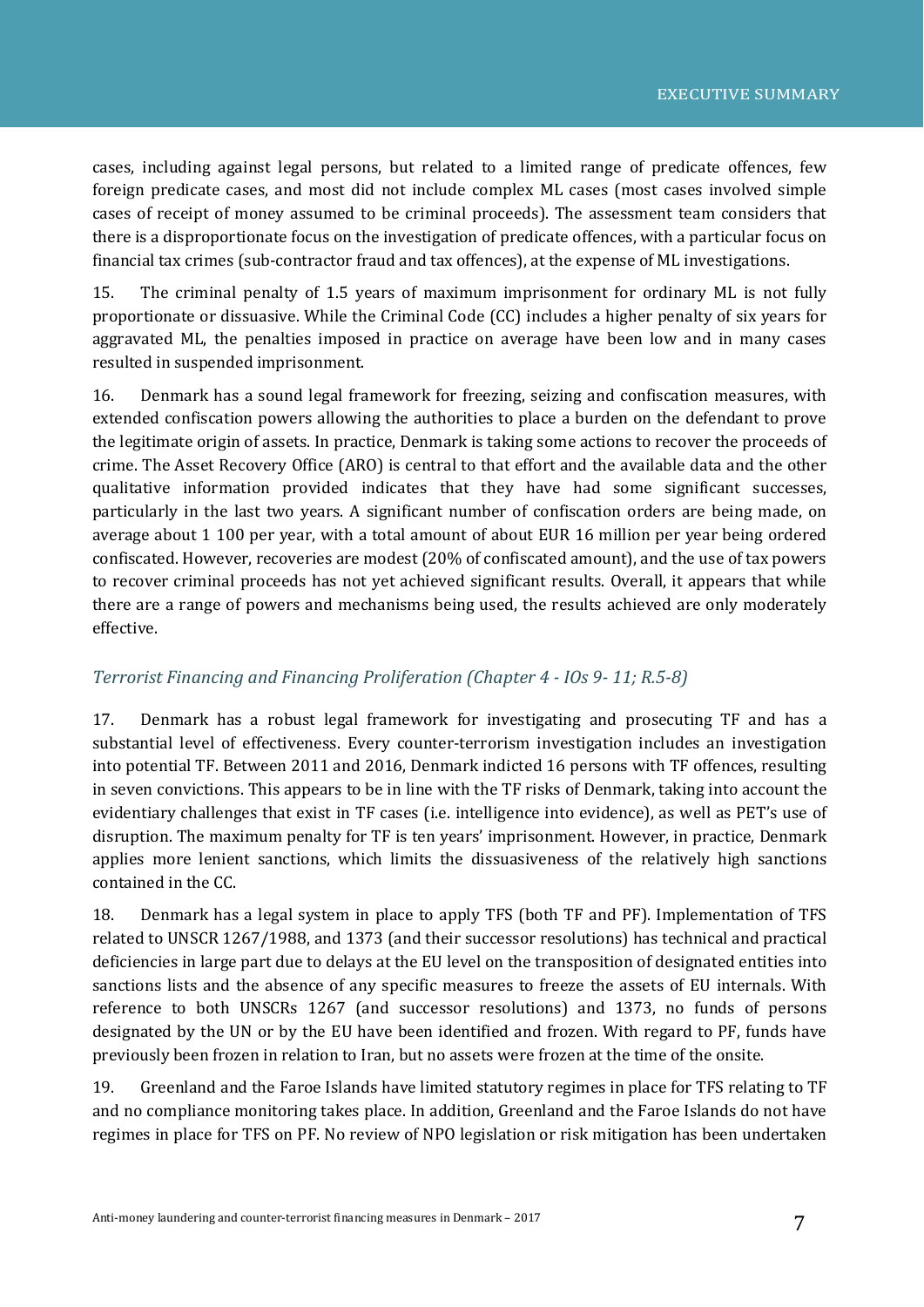in Greenland and the Faroe Islands and a systematic review of effectiveness could not be undertaken for this report.

20. Understanding and implementation of TFS by reporting entities is varied and limited, particularly outside the banking sector. With a few exceptions, TFS knowledge and compliance by DNFBPs is poor. There is some, but insufficient, compliance with obligations by reporting entities. There is limited monitoring of TFS compliance by supervisory authorities. Understanding by reporting entities of TFS related to PF is less than that for TF.

21. The DBA is the authority responsible for receiving reports on freezing actions also proactively issues an electronic notice (referred to as a newsletter) advising subscribers of changes to the EU lists. It also reiterates the obligations to prevent any assets being made available to designated persons and entities, freeze assets of designated persons immediately and, in the case of frozen assets, report immediately to the DBA.

22. Coverage of NPOs most at risk of raising and moving funds or being misused by terrorists is not complete and preventive measures to manage risk undertaken by Denmark (and permitted by legislation) are very limited. No outreach to NPOs or donor communities by the authorities has been carried out during the period under review by the evaluation team. The last outreach NPOs was the publication in 2010.

23. For those supervisory authorities which monitor TFS compliance, the members of staff engaged in AML/CFT onsite supervision are also responsible for TFS compliance, and the lack of resources for the authorities referred to in IO.3 also apply in relation to TFS (both TF and PF).

## *Preventive Measures (Chapter 5 - IO4; R.9-23)*

24. There is generally an inadequate understanding of risk, and weak implementation of AML/CFT measures, in almost all segments of the financial sector. With the exception of casinos, DNFBPs' understanding of risk and level of implementation is also generally poor.

25. Generally, risk assessments conducted by FIs are not comprehensive and do not cover all activities, products, and services. As a result, the application of adequate AML/CFT preventive measures is insufficient and further impacted by the deficiencies in Denmark's legal framework (e.g. domestic PEPs, wire transfers, and beneficial owners).

26. Levels of STR reporting are inconsistent across the financial and DNFBP sectors. There is also a lack of appropriate mitigating measures, including enhanced due diligence (EDD) measures in higher risk cases, and internal controls

#### *Supervision (Chapter 6 - IO3; R.26-28, R. 34-.35)*

27. The supervision of FIs' compliance with regulatory requirements (including AML/CFT) falls under the responsibility of various supervisors depending on the entity and whether it is located in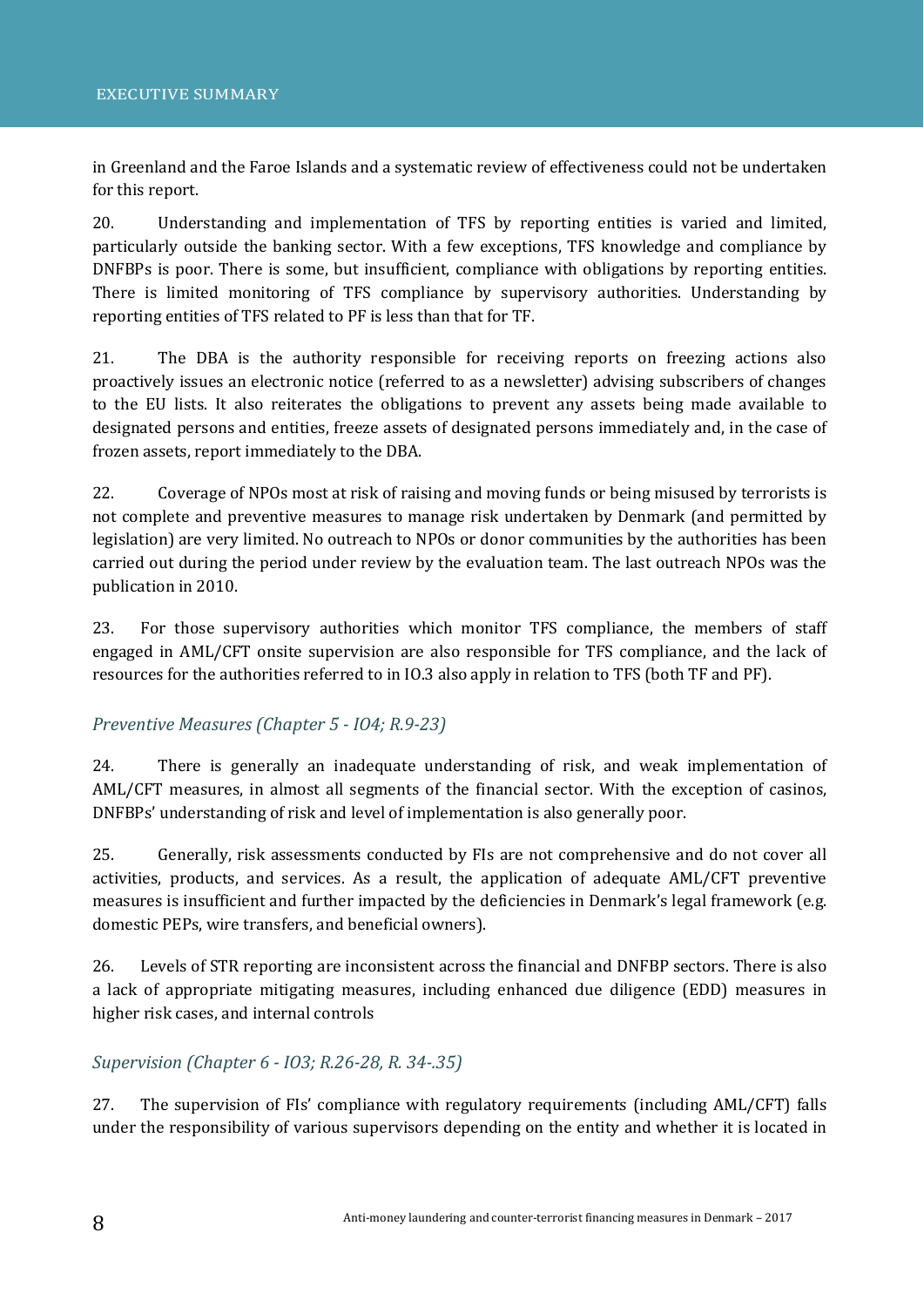Denmark, Greenland, or the Faroe Islands. Limited information was made available regarding AML/CFT supervision in Greenland and the Faroe Islands.

28. Denmark's legal framework provides for a robust licensing and registration system. However, in practice, there are significant concerns about the approach to supervision and monitoring. The range of supervisory powers to enforce compliance is insufficient, resulting in an over reliance on referrals to police for investigation and prosecution to ensure compliance.

29. With the exception of the casino sector, supervision is not conducted on a risk basis. Further, the frequency, scope and intensity of AML/CFT supervision are inadequate. There are also serious concerns related to the severe lack of resources available for AML/CFT supervision in Denmark.

#### *Transparency of Legal Persons and Arrangements (Chapter 7 - IO5; R. 24-25)*

30. Denmark permits the creation of a range of legal persons including companies, proprietorships, and associations with both limited and unlimited legal liability. Businesses in Denmark are obliged to electronically register basic information (including shareholdings and associated voting rights) to the DBA, which is then made publically available in the Central Business register (CVR) in a searchable format. Non-commercial foundations are required to register basic information, such as name and address in the CVR if they have obligations concerning tax or VAT. Both competent authorities, as well as the public can access the statutes and annual reports for noncommercial foundations through the DCA. Beneficial ownership information is relatively easily traced through the CVR in less complicated structures and where no foreign ownership or control is involved.

31. Beneficial ownership information in relation to fully Danish-owned legal persons can largely be ascertained through the legal shareholding information in the CVR. Legal arrangements that may have a connection with Denmark (e.g. through a trustee resident in Denmark), no information is publicly available. This information is required to be ascertained and kept by FIs/DNFBPs. However, there was little evidence to demonstrate that verification of the beneficial ownership and examination of the chain of ownership to the ultimate beneficial owner occurs in a thorough and consistent manner by reporting entities. LEAs stated that they can sometimes access such information through reporting entities where it has been collected, on the basis of a court order. Legislation requiring registration of beneficial ownership was adopted by the Danish Parliament and enacted on 16 March 2016, although at the time of the onsite it was not yet in force. The legislation will require all legal persons to obtain and hold beneficial ownership information and make it publicly available through the CVR.

32. In 2014, Denmark introduced a further requirement to publically register owners that own more than 5% of the capital of many different types of companies (public limited, partnership, private limited, entrepreneurial and SE companies). Where ownership drops below 5% there is also an obligation on the company to register this information, and where no one owns more than 5% of a company's capital, this must also be registered. Moreover, in 2015, Denmark abolished bearer shares and established an obligation for holders of bearer shares below 5% to register those shares.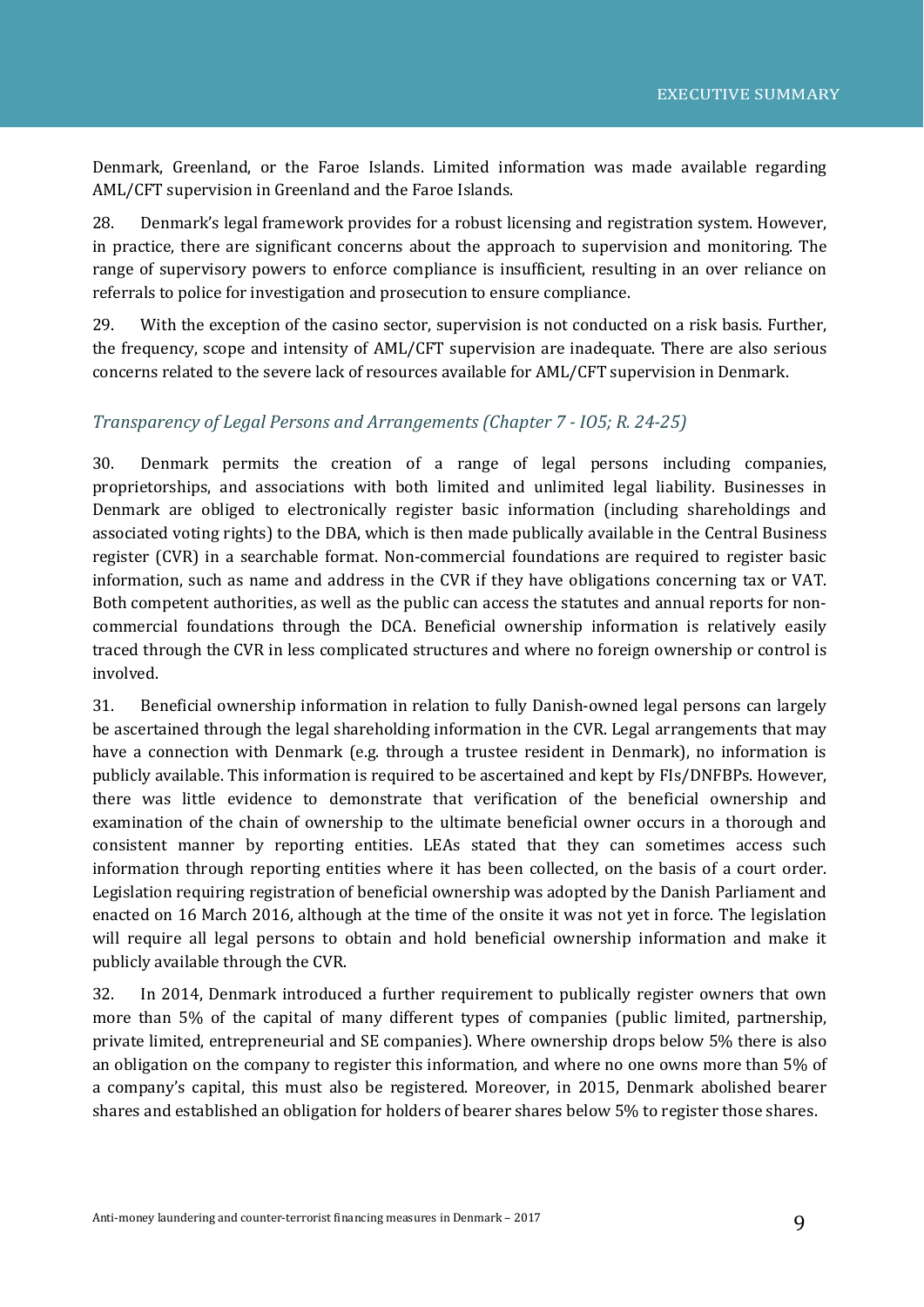33. Reporting entities are generally aware of their obligation to identify the beneficial owner and some are aware of ways in which complex legal structures can be used to obfuscate ownership and disguise the proceeds of crime. DNFBPs, however, did not share this understanding.

34. The DBA has the power to impose default fines for failures to comply with the requirements to report various types of information, such as the information on legal ownership. However, this does not appear to be a priority in practice. Breaches can be reported to the police, which could lead to criminal proceedings in serious cases, which may subsequently result in fines. There are no statistics available in relation to such referrals. Overall, actions to apply effective, proportionate and dissuasive sanctions against persons not providing either basic or beneficial ownership information appear to be very limited.

# *International Cooperation (Chapter 8 - IO2; R. 36-40)*

35. In general, Denmark has a sound legal framework for all forms of international cooperation. Where there is an absence of a legal framework to provide legal assistance, authorities apply Danish legislation by analogy. As of June 2016, the central authority for MLA and extradition is the DPP. The majority of Denmark's cooperation, however, occurs bilaterally and is not channelled through the central authority. As a result, Denmark was unable to provide a comprehensive account of the cooperation requested or provided.

36. Generally, Denmark has close cooperation with Nordic and EU countries, and to a lesser degree with third countries. However, the assessment team received positive feedback on cooperation from partner jurisdictions, including from non-EU/Nordic countries.

37. The MLS and PET engage effectively with their foreign counterparts; however, the number of outgoing requests sent by the MLS has declined since 2013 as a result of resource shortages. In regard to supervision, the FSA's inability to conduct inquiries on behalf of foreign counterparts limits its ability to cooperate.

## *Priority Actions*

- In the context of the current initiative to develop a new ML NRA and updating its TF NRA, Denmark should revise its risk assessment methodology, including adding additional sources of risk information to be assessed, for findings to be corroborated, involvement of the private sector, and to consider the specific of the entire Kingdom. Authorities should better communicate information on ML/TF risks to FIs/DNFBPs.
- **Denmark should develop and implement national AML/CFT policies based on the** findings of ML/TF risk assessments, and provide a clear strategy to address the risks identified. To this effect, Denmark should strengthen its domestic cooperation for combatting ML, TF and PF, including by appointing a lead authority to coordinate TFS and to mitigate any TF risks in the NPO sector.
- **FIS/DNFBPs should take further action to prepare internal risk assessments, including** by taking into consideration any risks identified by Danish authorities.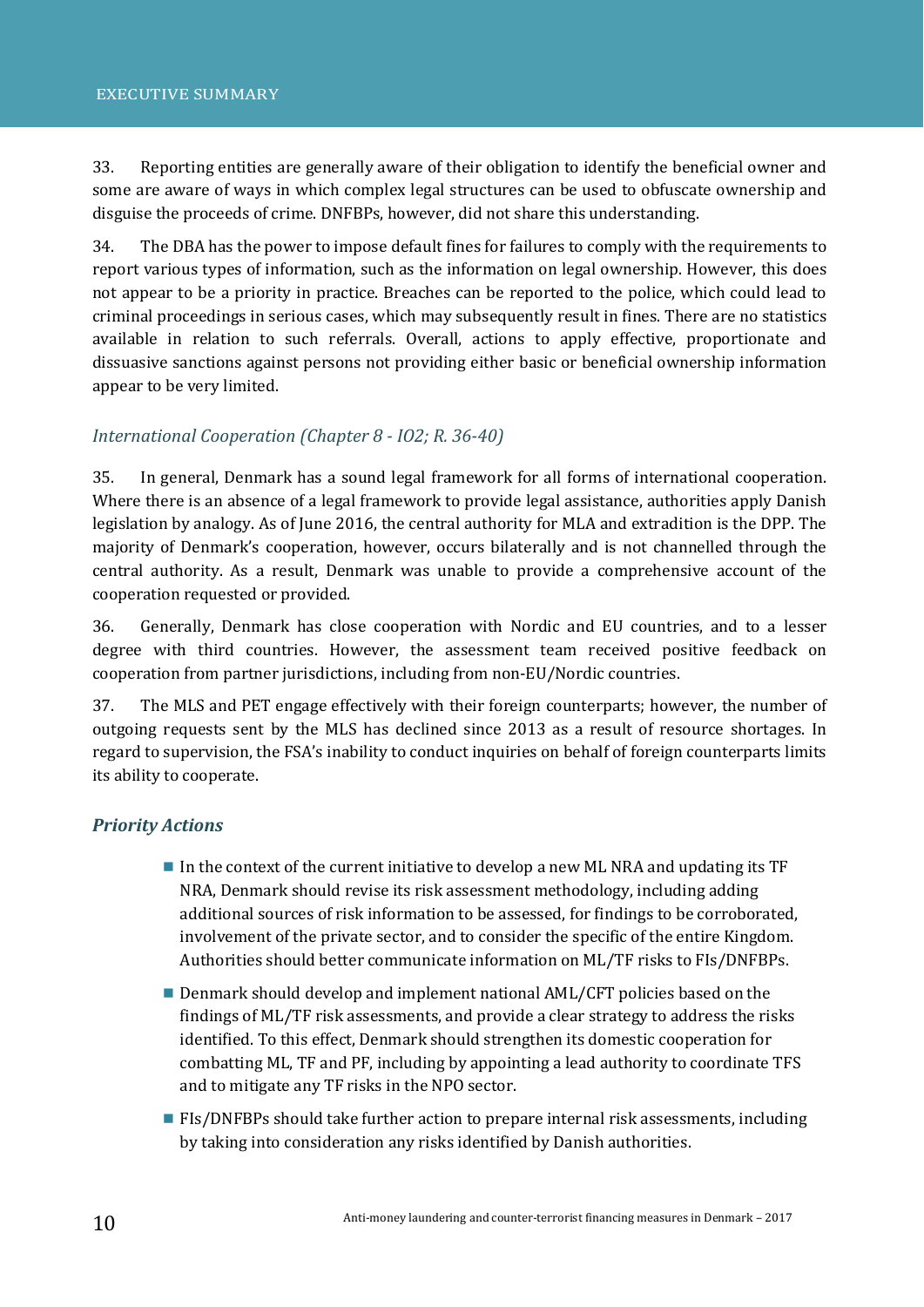- Denmark should collect and maintain a broader set of statistics on ML/TF. These mechanisms could also be used to assess overall AML/CFT effectiveness.
- **Competent authorities, particularly the MLS and the FSA, should be granted with** adequate resources to conduct their AML/CFT functions.
- **Denmark, Greenland, and the Faroe Islands should create a ML offence separate from the** traditional handling of stolen goods offences, and criminalise self-laundering. Denmark should prioritise the investigation and prosecution of ML, and apply fully dissuasive and proportionate sanctions.
- Denmark should monitor the penalties applied to TF convictions and consider whether they are sufficiently proportionate and dissuasive.
- Supervisors should increase efforts to ensure that AML/CFT requirements are effectively implemented, that there is an increased awareness and understanding of AML/CFT issues, and issue more detailed and practical guidelines.
- **Denmark should review the dissuasiveness of sanctions for non-compliance with** AML/CFT obligations and the range of enforcement powers available to improve compliance, and make legislative and other changes to improve the compliance of supervised entities. Specifically, supervisors should be given an adequate range of powers that can be used to enforce their orders.
- Denmark should amend its legislative framework to address the technical deficiencies noted in the TC Annex, such as in relation to PEPs, beneficial owners, and higher-risk scenarios.